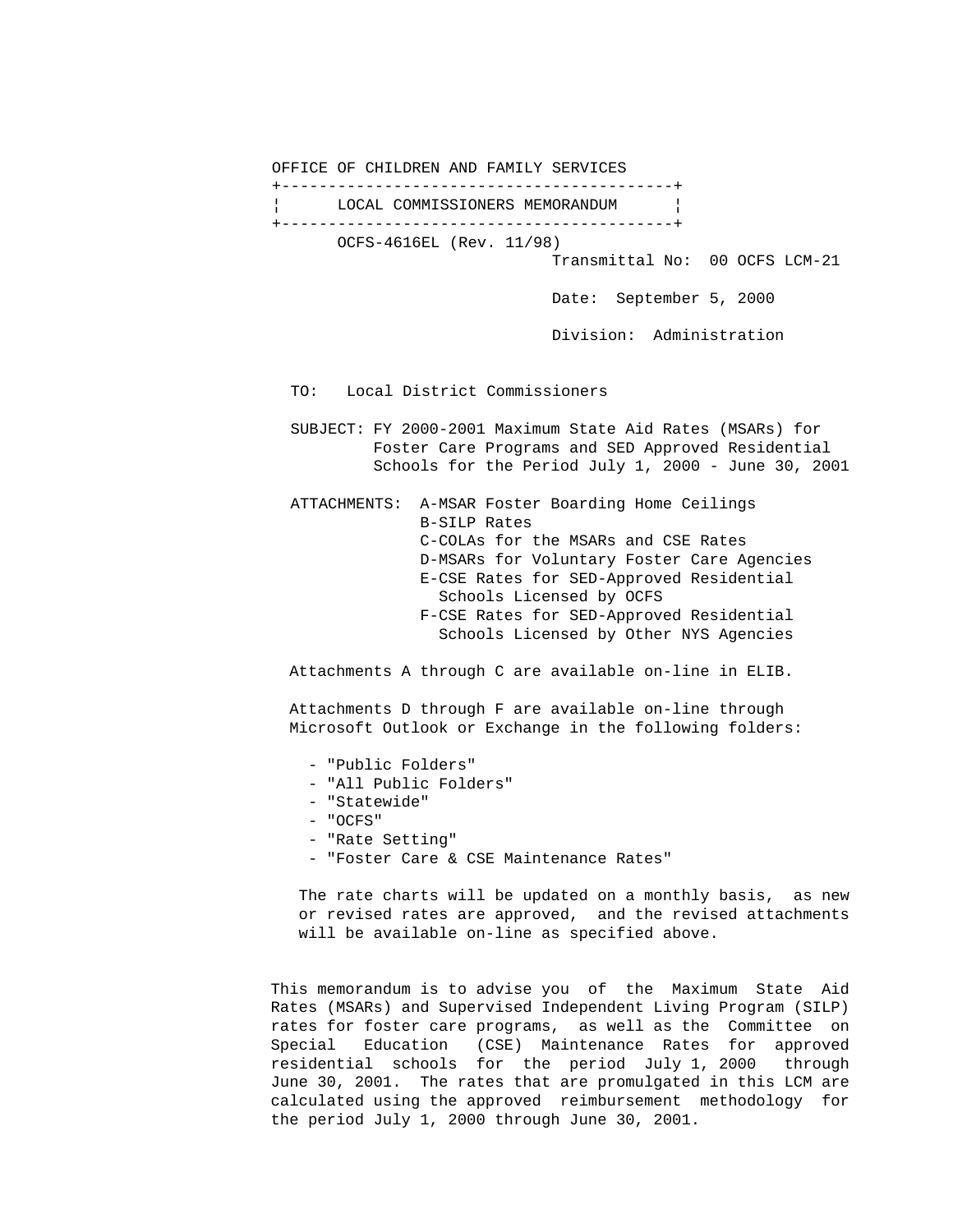Trans. No. 00 OCFS LCM-21 **Page No. 2** Page No. 2

A. All MSARs and In-State CSE Maintenance Rates: The following policies are applicable to all MSARs and In-State CSE Maintenance Rates that are calculated for the effective period July 1, 2000 through June 30, 2001:

\_\_\_\_\_\_\_\_\_\_\_\_\_\_\_\_\_\_\_\_\_\_\_\_\_\_\_\_\_\_\_\_\_\_\_\_\_\_\_\_\_\_\_\_\_\_\_\_\_\_\_\_\_\_\_\_\_\_\_\_\_\_\_\_\_\_\_\_\_\_\_\_\_\_\_\_

- 1. COLAs are applied to the historical cost base, as well as to the Model Budget Parameters: In accordance with the existing Model Budget Methodology, the promulgated rates are calculated using the two-year old historical costs and care days with COLAs applied to personal service and other-than-personal service costs as specified in Attachment C.
- 2. Rate Stabilization for New Programs: The Office of Children and Family Services (Office) is continuing the rate stabilization policy for all new programs for which we are first using historical program expenses. There is a 10 percent margin of rate variance. No new program rate will be allowed to go up or down by more than 10 percent of the prior year's rate.
- B. Group Care Rates: The following policies are specifically applicable to the MSARs and In-State CSE Maintenance Rates that were calculated for group care programs for the effective period July 1, 2000 through June 30, 2001:
	- 1. Aggregate Cost-of-Living Adjustments (COLAs) applied to the historical cost base and Model Budget Parameters:
		- a. Personal Service (PS): The two-year aggregate COLA that is used for trending the historical cost base and model budget parameters for personal service is 6.1 percent. The two-year factor combines 3.0 percent for 2000-2001 with 3.0 percent for 1999-2000.
		- b. Other Than Personal Service (OTPS): The two-year aggregate COLA that is used for trending the historical cost base and model budget parameters is 4.9 percent. The two-year factor combines 3.5 percent for 2000-2001 with 1.4 percent for 1999- 2000.
	- 2. In-State CSE Maintenance Rates: The In-State CSE Maintenance Rate for Special Act School Districts and on-campus schools affiliated with Article 81 institutions is composed of the 2000-2001 MSAR for the institution program plus the 2000-2001 medical per diem.

 The social services district where the child is a legal resident is responsible for the 10-month CSE maintenance payment, and the local school district placing the child is responsible for the 10-month CSE tuition payment. For CSE summer school placements, the school district placing the child is responsible for both maintenance and tuition payments.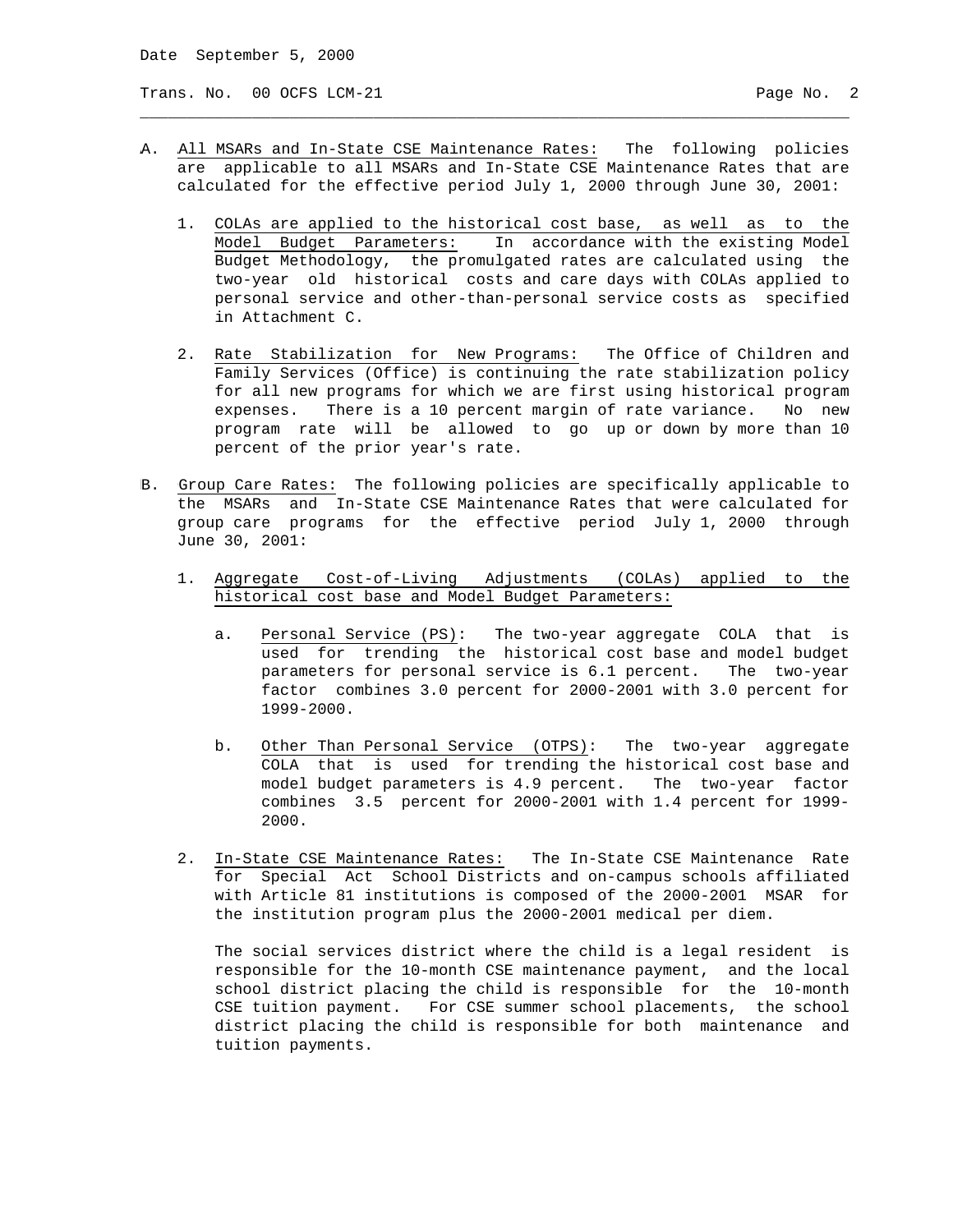Trans. No. 00 OCFS LCM-21 Page No. 3

 CSE Maintenance Rates for children placed by local school districts are not negotiable and must be paid as published.

 3. Program Classification Reviews: The Office is continuing its policy of allowing program classification self-surveys in response to requests from agencies that believe their populations have changed.

\_\_\_\_\_\_\_\_\_\_\_\_\_\_\_\_\_\_\_\_\_\_\_\_\_\_\_\_\_\_\_\_\_\_\_\_\_\_\_\_\_\_\_\_\_\_\_\_\_\_\_\_\_\_\_\_\_\_\_\_\_\_\_\_\_\_\_\_\_\_\_\_\_\_\_\_

- C. CSE Maintenance Rates for Out-of-State Schools: As previously notified, all rates promulgated by other states for State Education Department (SED) approved residential schools are accepted by the Office for purposes of reimbursement. Out-of-State rates for CSE placements are not negotiable and must be paid as published.
- D. Foster Boarding Home (FBH) Rates: The following policies are specifically applicable to the FBH rates that were calculated for the effective period July 1, 2000 through June 30, 2001:
	- 1. Aggregate Cost-of-Living Adjustments (COLAs) applied to the historical cost base, as well as the Model Budget Parameters
		- a. Personal Service (PS) : The two-year aggregate COLA that is used for trending the historical cost base and model budget parameters for personal service is 6.1 percent. The two-year factor combines 3.0 percent for 2000-2001 with 3.0 percent for 1999-2000.
		- b. Other Than Personal Service (OTPS): The two-year aggregate COLA that is used for trending the historical cost base and model budget parameters is 5.5 percent. The two-year factor combines 3.4 percent for 2000-2001 with 2.0 percent for 1999- 2000.
	- 2. AIDS Per Diem: The \$15 AIDS per diem add-on remains in effect. The treatment of the \$15 per diem revenue for rate setting purposes is as follows: Revenue from the \$15.00 AIDS per diem is subtracted from the trended direct care costs for each FBH program, and the adjusted expenditures are compared with the direct care parameter to determine the rate base.
	- 3. Pass-Through to Foster Parents: The Maximum State Aid Rates for foster parents are increased by 3.7 percent in FY 2000-2001.
	- 4. Clothing Allowance: The maximum clothing allowances are not increased in FY 2000-2001.
	- 5. Diaper Allowance: The maximum diaper allowance for infants from birth through three years is not increased in FY 2000-2001.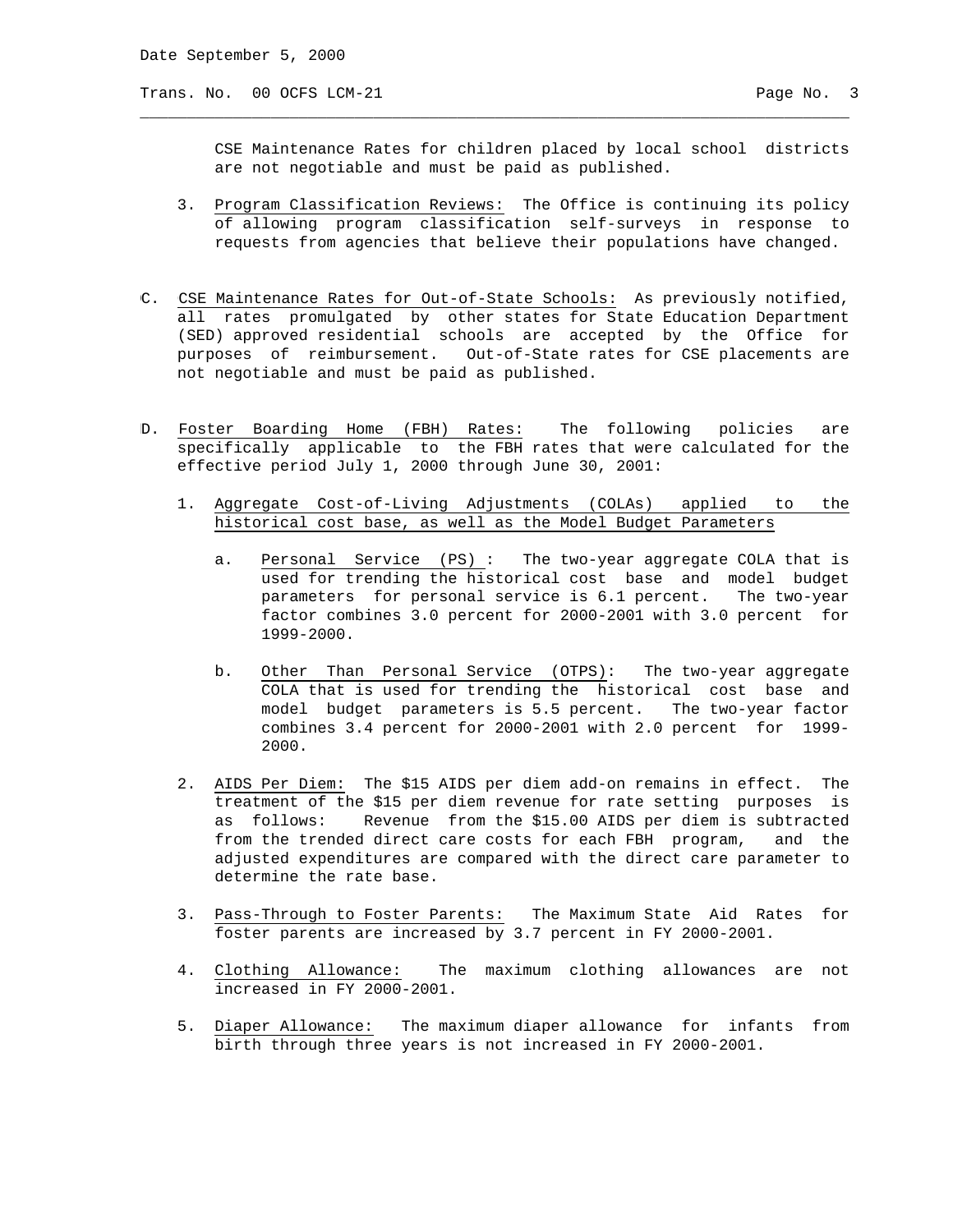Trans. No. 00 OCFS LCM-21 Page No. 4

 6. Finder's Fee for New Foster Homes: The Office is continuing the policy of allowing local social services districts to pay a voluntary finder's fee of up to \$200 to foster parents who recruit new foster parents. The policy will continue in effect through June 30, 2001. For detailed information regarding how to apply this policy, please refer to 88 ADM-54 dated December 23, 1988.

\_\_\_\_\_\_\_\_\_\_\_\_\_\_\_\_\_\_\_\_\_\_\_\_\_\_\_\_\_\_\_\_\_\_\_\_\_\_\_\_\_\_\_\_\_\_\_\_\_\_\_\_\_\_\_\_\_\_\_\_\_\_\_\_\_\_\_\_\_\_\_\_\_\_\_\_

- E. Supervised Independent Living Programs (SILPs): The 2000-2001 annual fees for double occupancy, triple occupancy, four- and five-bed mother/child SILPs are increased by 3.0 percent for personal service and 3.0 percent, on average, for other than personal service costs.
- F. MSARs for all Foster Care Programs: The purpose of the MSAR is to provide guidance to local departments of social services (LDSS) in their contract negotiations with providers of foster care. The MSARs issued in this LCM are subject to adjustment as specified in regulation 18NYCRR 427.9. That regulation allows the LDSS and/or foster care agency to request adjustments to the promulgated MSARs. Within 30 days of issuance of this LCM, LDSS and voluntary agencies may request adjustment to the MSARs regarding calculation of the rate. If a LDSS intends to contract for a per diem rate greater than the published MSAR, the Office of Children and Family Services will assist the LDSS in completing requests for increased rates. All requests for rate adjustments should be directed to James Smith, Rate Setting and Review, Room 240, 52 Washington Street, Rensselaer, NY 12144.

Copies of this LCM should be shared with Child Welfare Staff and Accounting Supervisors. If you have any questions, please contact Mr. Richard Lasky at (518) 474-2812 (User ID# AY1400).

 $\_$ 

 Melvin I. Rosenblat Acting Executive Deputy Commissioner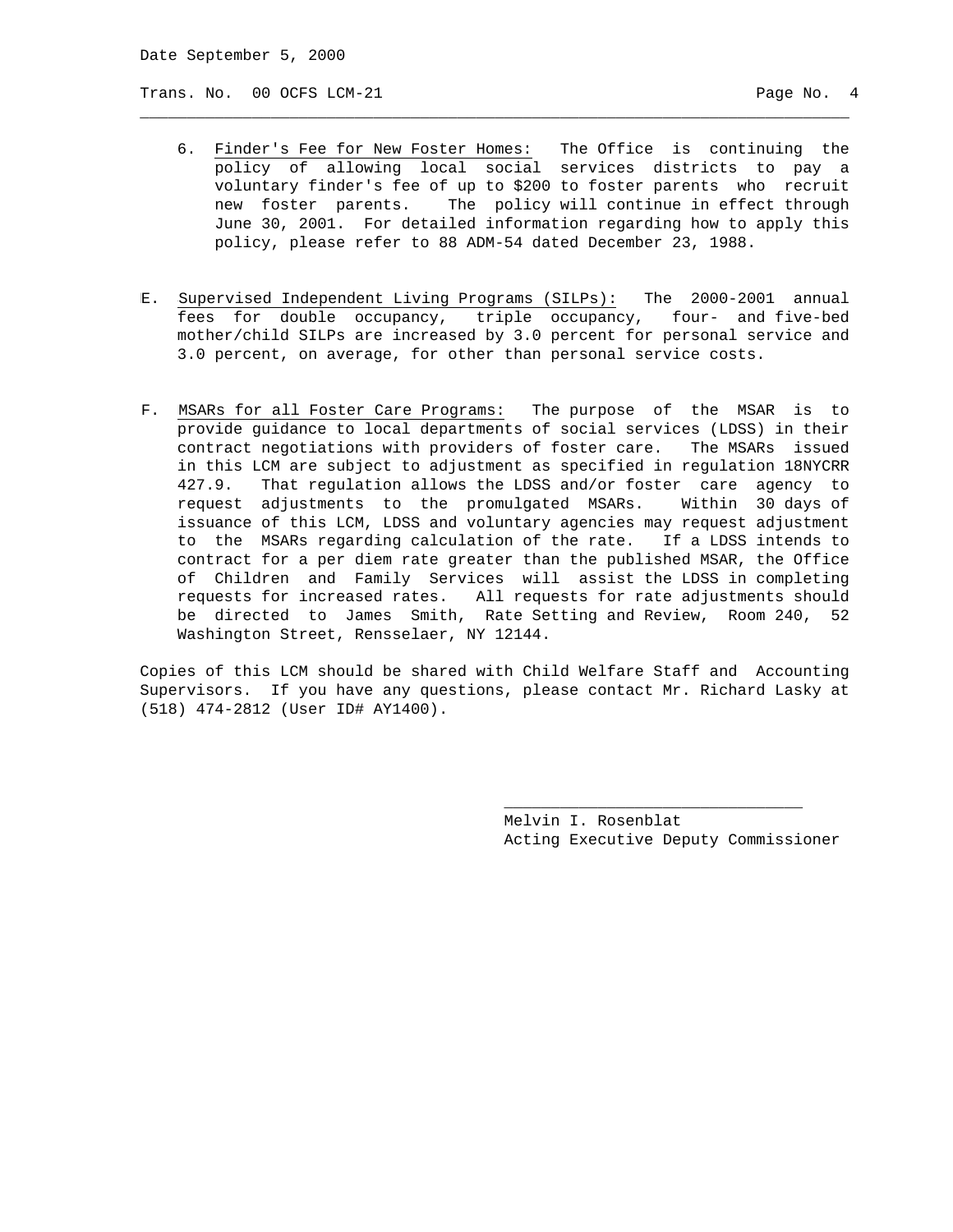# NEW YORK STATE FOSTER BOARDING HOME PROGRAMS 2000-2001 CEILINGS

### EFFECTIVE JULY 1, 2000 THROUGH JUNE 30, 2001

#### A. PAYMENTS TO FOSTER PARENTS - FBH

| REGION             | AGE 0-5      |                  |            | AGE 6-11         | AGE 12 & OVER |                  |
|--------------------|--------------|------------------|------------|------------------|---------------|------------------|
|                    |              | Monthly Per Diem |            | Monthly Per Diem |               | Monthly Per Diem |
| METRO *<br>UPSTATE | \$444<br>405 | \$14.60<br>13.32 | 523<br>487 | 17.19<br>16.01   | 605<br>563    | 19.89<br>18.51   |

SPECIAL CHILDREN - UP TO \$ 973/MONTH, \$31.99/PER DIEM EXCEPTIONAL CHILDREN - UP TO \$1,473/MONTH, \$48.43/PER DIEM

B. MAXIMUM FBH RATES UPON WHICH ADOPTION SUBSIDY PAYMENTS ARE CALCULATED FOR ADOPTIONS FINALIZED PRIOR TO JULY 1, 1987.

| REGION             | AGE 0-5      |                  |            | AGE 6-11         | AGE 12 & OVER |                  |
|--------------------|--------------|------------------|------------|------------------|---------------|------------------|
|                    |              | Monthly Per Diem |            | Monthly Per Diem |               | Monthly Per Diem |
| METRO *<br>UPSTATE | \$357<br>326 | \$11.74<br>10.72 | 420<br>391 | 13.81<br>12.85   | 486<br>455    | 15.98<br>14.96   |

SPECIAL CHILDREN - UP TO \$ 783/MONTH, \$25.74/PER DIEM EXCEPTIONAL CHILDREN - UP TO \$1,187/MONTH, 39.02/PER DIEM

C. EMERGENCY FOSTER FAMILY BOARDING HOME CARE - CEILING IS 200% OF THE MAXIMUM PAYMENT FOR A NON-SPECIAL OR NON-EXCEPTIONAL CHILD IN THE DISTRICT.

# D. ANNUAL CLOTHING REPLACEMENT ALLOWANCE

|             | YEARLY RATE FOR   |                     |
|-------------|-------------------|---------------------|
| AGE         | REPLACEMENT       | PER DIEM EQUIVALENT |
|             |                   |                     |
| $0 - 5$     | \$304             | \$0.83              |
| $6 - 11$    | 425               | 1.16                |
| $12 - 15$   | 659               | 1.81                |
| 16 AND OVER | 806               | 2.21                |
|             |                   |                     |
|             | DIAPER ALLOWANCE  |                     |
|             |                   |                     |
| AGE         | MONTHLY ALLOWANCE | PER DIEM EQUIVALENT |
|             |                   |                     |

\* Metro includes NYC, Nassau, Suffolk, Westchester, and Rockland

 $0 - 3$  \$ 47 \$1.55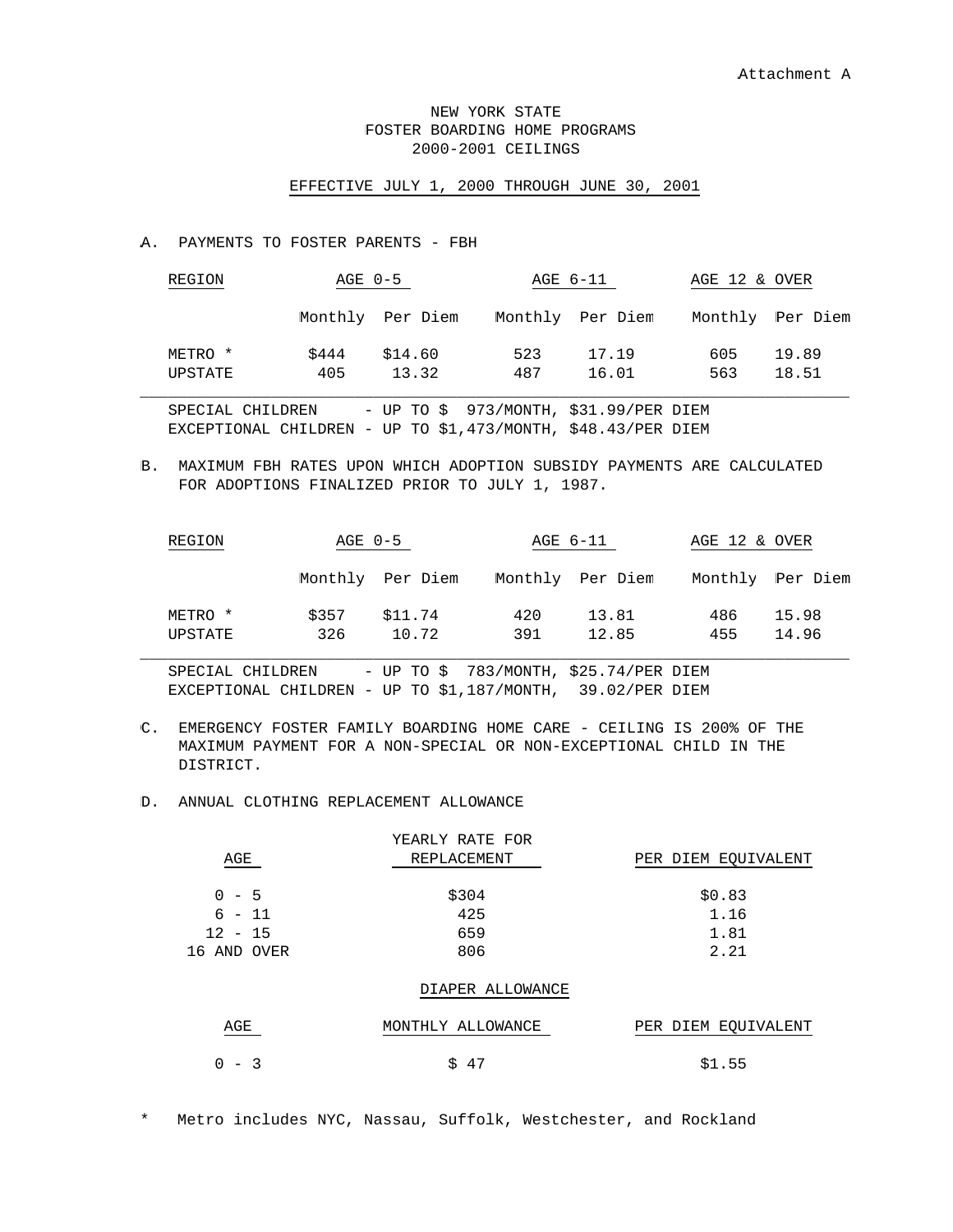SUPERVISED INDEPENDENT LIVING PROGRAM (SILP) EFFECTIVE JULY 1, 2000 - JUNE 30, 2001

DOUBLE OCCUPANCY RATE

|                       | DOWNSTATE*   | UPSTATE      |
|-----------------------|--------------|--------------|
| GRAND TOTAL           | $$50.362$ ** | $$42.472$ ** |
| Fee for Services Rate | $$91.97$ *** | $$77.56$ *** |

TRIPLE OCCUPANCY RATE

|                       | DOWNSTATE*   | UPSTATE      |
|-----------------------|--------------|--------------|
| GRAND TOTAL           | $$69.734$ ** | $$59.587$ ** |
| Fee for Services Rate | $$84.91$ *** | $$72.56$ *** |

### FOUR-BED MOTHER/CHILD RATE

|                       | DOWNSTATE*   | UPSTATE      |
|-----------------------|--------------|--------------|
| GRAND TOTAL           | $$83.545$ ** | $$72.050$ ** |
| Fee for Services Rate | \$76.29 ***  | \$65.80 ***  |

#### FIVE-BED MOTHER/CHILD RATE

|                       | DOWNSTATE*    | UPSTATE      |
|-----------------------|---------------|--------------|
| GRAND TOTAL           | $$100.155$ ** | $$86.857$ ** |
| Fee for Services Rate | $$73.17$ ***  | $$63.47$ *** |

- \* Downstate includes NYC, Nassau, Suffolk, Westchester, Rockland, Orange, and Putnam.
- \*\* This represents total annual costs per apartment which is shared equally by each resident.

\*\*\* Rates calculated at 75% Utilization